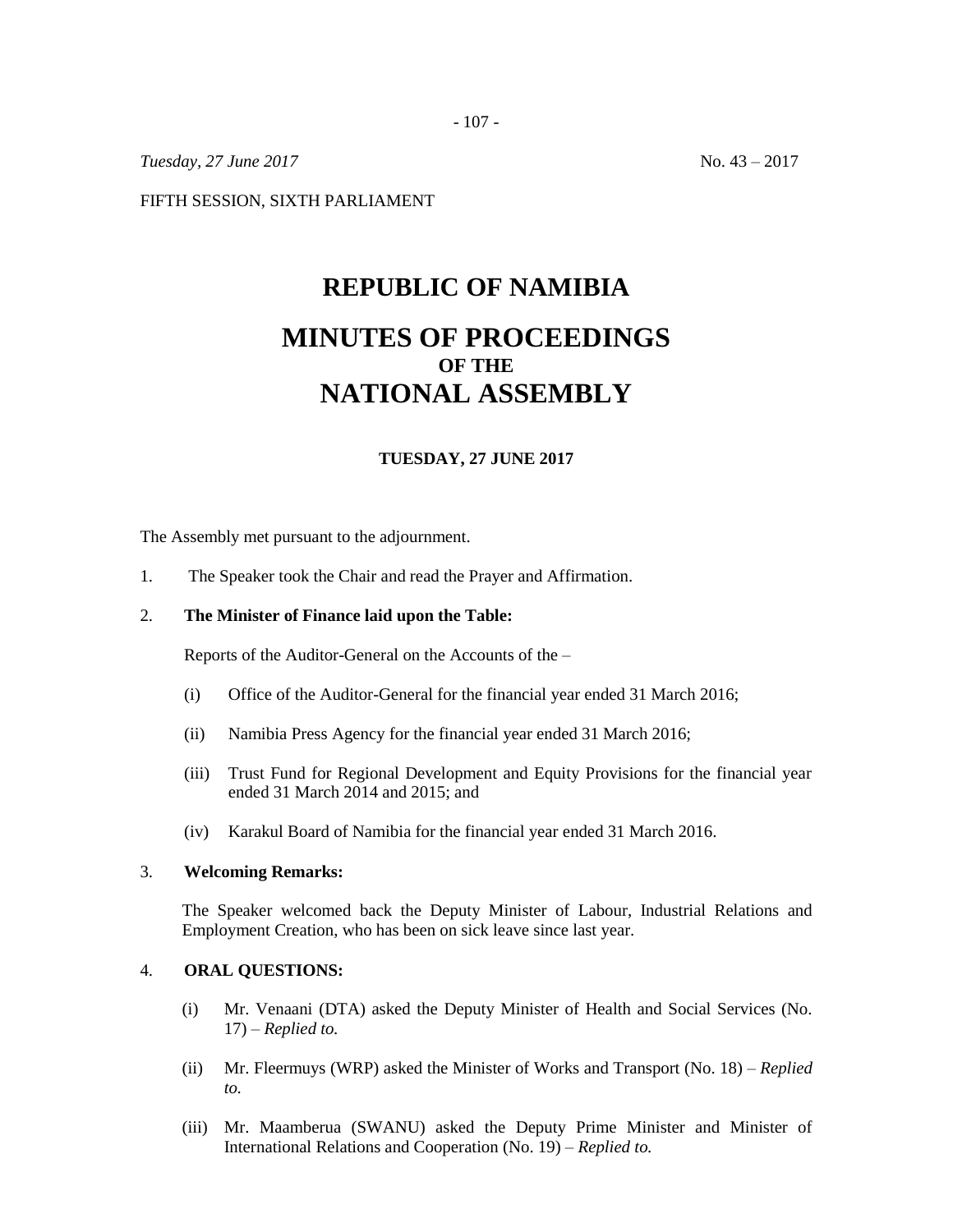## 5. **Ministerial Statements in terms of Rule 98 of the Standing Rules and Orders:**

- (i) The Minister of Agriculture, Water and Forestry clarified and corrected some allegations made by some persons at and/or during the  $31<sup>st</sup>$  Annual General Meeting of the Meat Corporation of Namibia (MEATCO), on Friday, 23 June 2017 in Windhoek.
- (ii) The Deputy Prime Minister and Minister of International Relations and Cooperation briefed the House on the upcoming 29<sup>th</sup> Ordinary Session of the African Union Assembly, which will take place in Addis Ababa, Ethiopia from 27 June to 4 July 2017.

## 6. **FIRST NOTICE OF A MOTION:**

The Minister of Land Reform moved, seconded by Mr. Katoma:

That leave be given to introduce a Bill to amend the Property Valuers Profession Act, 2012, so as to improve certain definitions; to subject the determination of fees and charges payable to the Council to consultation with the Minister and publication in the Gazette; to empower the Council to determine the allowances payable to its members and committee members; to provide for the issuing of annual practicing licences; to criminalise certain conducts; and to provide for incidental matters.

Agreed to.

*Property Valuers Profession Amendment Bill* [B. 18 – 2016] read a First Time.

The Minister of Land Reform moved, subject to Rule 32(a) of the Standing Rules and Orders, seconded by the Minister of Urban and Rural Development: That the Bill be read a Second Time.

On the motion of Mr. Muharukua, seconded by Mr. Venaani, debate adjourned until Thursday, 29 June 2017.

## 7. **SECOND NOTICE OF A MOTION:**

The Minister of Industrialization, Trade and SME Development moved, seconded by Mr. Hambyuka

That this Assembly  $-$ 

*Agrees* to the Ratification of the World Trade Organisation (WTO) Trade Facilitation Agreement (TFA).

On the motion of Mr. Venaani, seconded by Mr. Muharukua, debate adjourned until Tuesday, 4 July 2017.

## 8. **THIRD NOTICE OF A MOTION:**

Mr. Venaani moved, seconded by Ms. Van den Heever:

That this Assembly –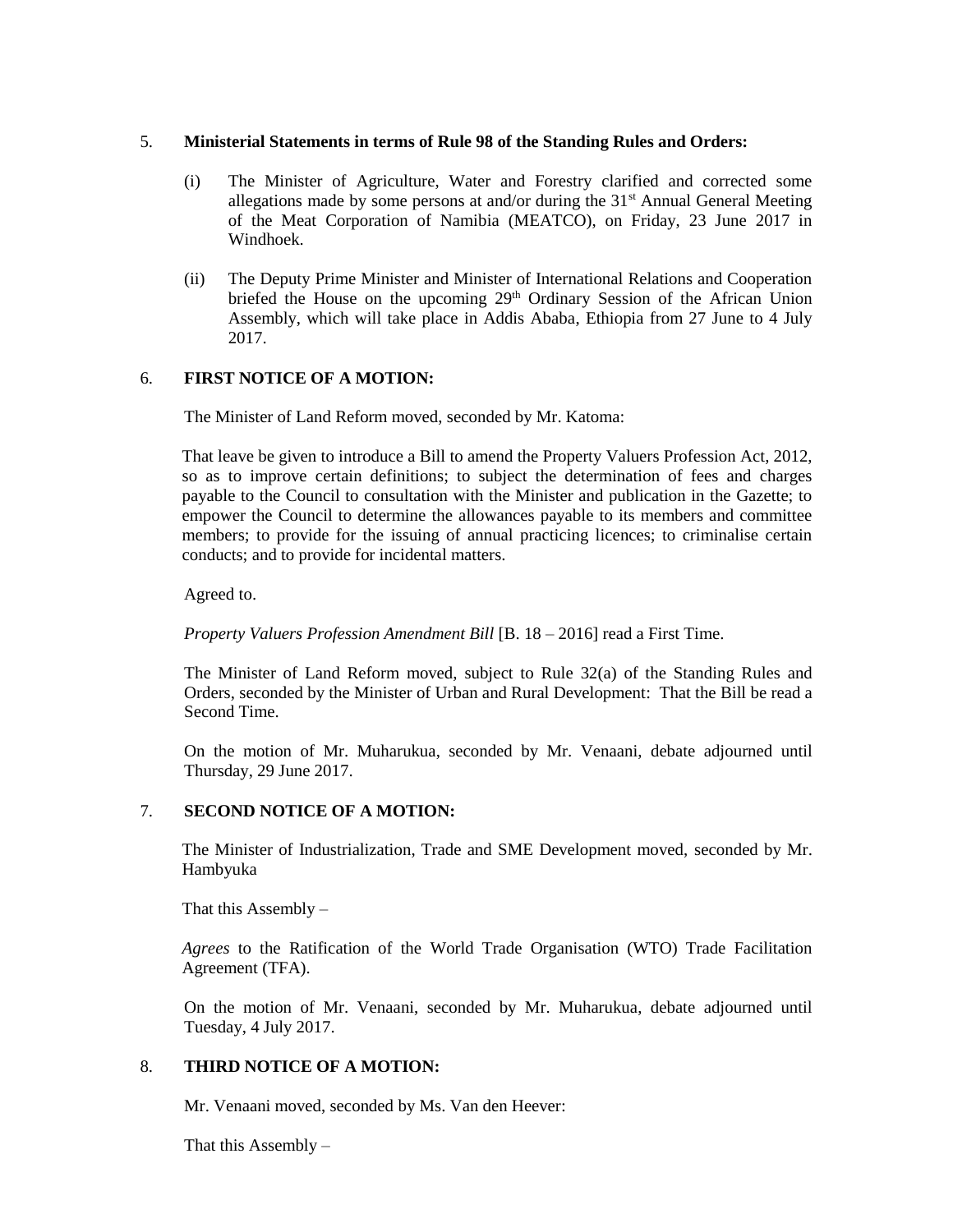*Debates* the need to provide subsidized transportation for all students attending tertiary institutions as an incentive to create skills development in the country.

That this Motion be referred to the relevant Parliamentary Standing Committee for further research and report back.

On the motion of the Minister of Finance, seconded by Ms. Nuyoma-Amupewa, debate adjourned until Wednesday, 5 July 2017.

#### 9. **FIRST ORDER READ:**

Resumption of Debate on National Marine Pollution Contingency Plan (NMPCP) which replaced the National Oil Spill Contingency Plan (NOSCP) of 2007.

Question before the Assembly on Thursday, 15 June 2017, as moved by the Minister of Works and Transport (page 95).

Contingency Plan discussed and noted.

#### 10. **SECOND ORDER READ:**

Committee Stage – *Usury Amendment Bill* [B. 10 – 2017].

The Minister of Finance moved, seconded by the Deputy Minister of Environment and Tourism: That the Assembly now goes into Committee.

Agreed to.

#### ASSEMBLY IN COMMITTEE:

Clause 1, 2 and 3 put and agreed to. Title put and agreed to.

ASSEMBLY RESUMED:

Bill reported without amendments.

The Minister of Finance moved, seconded by Mr. Nekundi: That the Bill be read a Third Time.

Agreed to.

*Usury Amendment Bill* [B. 10 – 2017] read a Third Time.

# 11. **THIRD ORDER READ:**

Resumption of Reconsideration *– Liquor Amendment Bill* [B. 7 – 2016].

The Deputy Minister of Industrialization, Trade and SME Development moved, seconded by the Deputy Minister of Gender Equality and Child Welfare: That the Assembly now goes into Committee.

Agreed to.